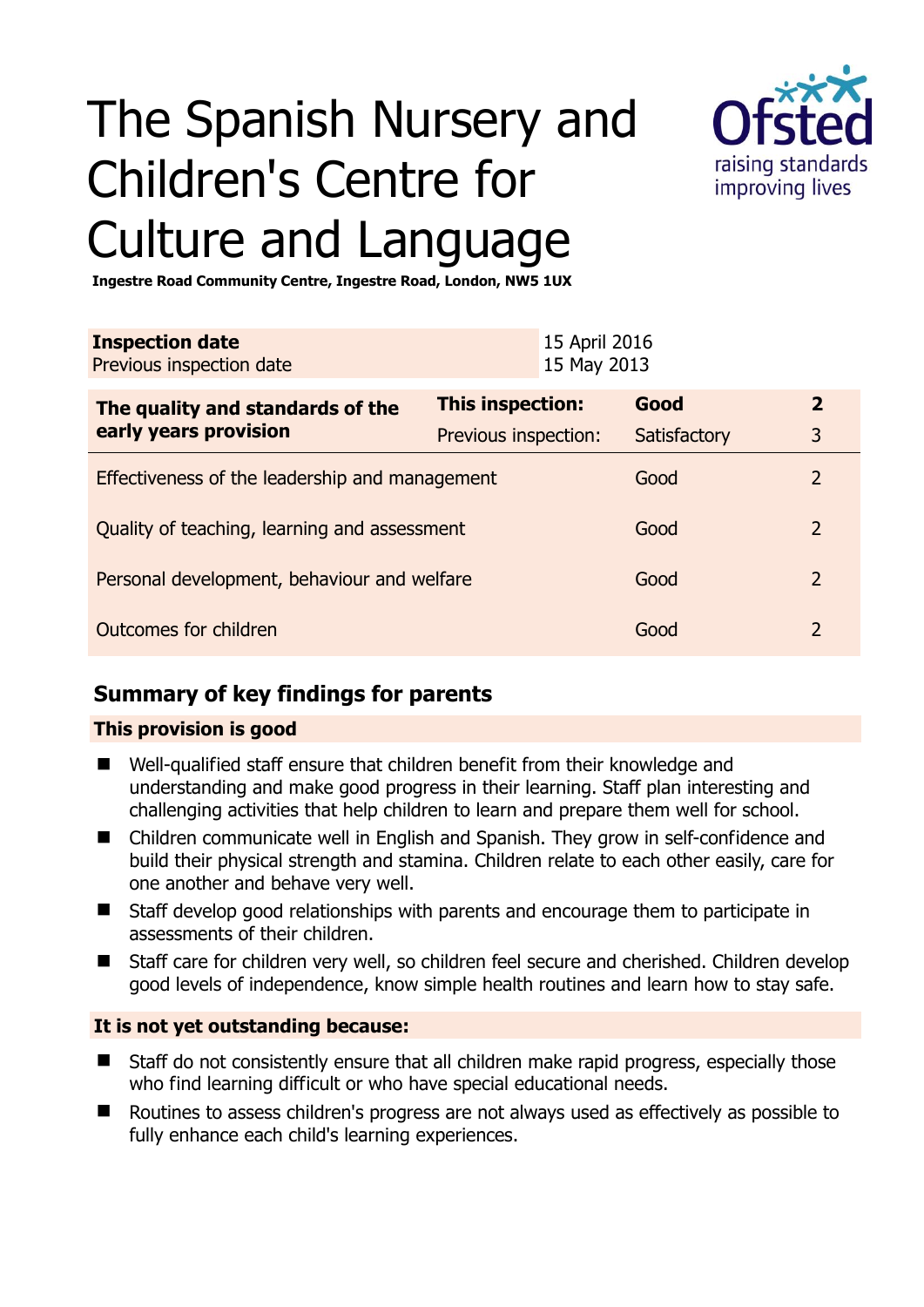## **What the setting needs to do to improve further**

#### **To further improve the quality of the early years provision the provider should:**

- **E** support all children to make rapid progress in their learning, including any groups of children who find learning more difficult and those who have special educational needs
- **E** ensure systems to check children's progress are fully effective to enhance their individual learning experiences as much as possible.

#### **Inspection activities**

- The inspector toured the premises, looked at displays and scrutinised documentation.
- The inspector met with parents and talked to them about their experience of the setting.
- The inspector carried out a joint observation of practice with the manager.
- The inspector observed practitioners and children in different teaching and learning contexts.
- $\blacksquare$  The inspector met with the owner and manager.

#### **Inspector**

Sarah Cousins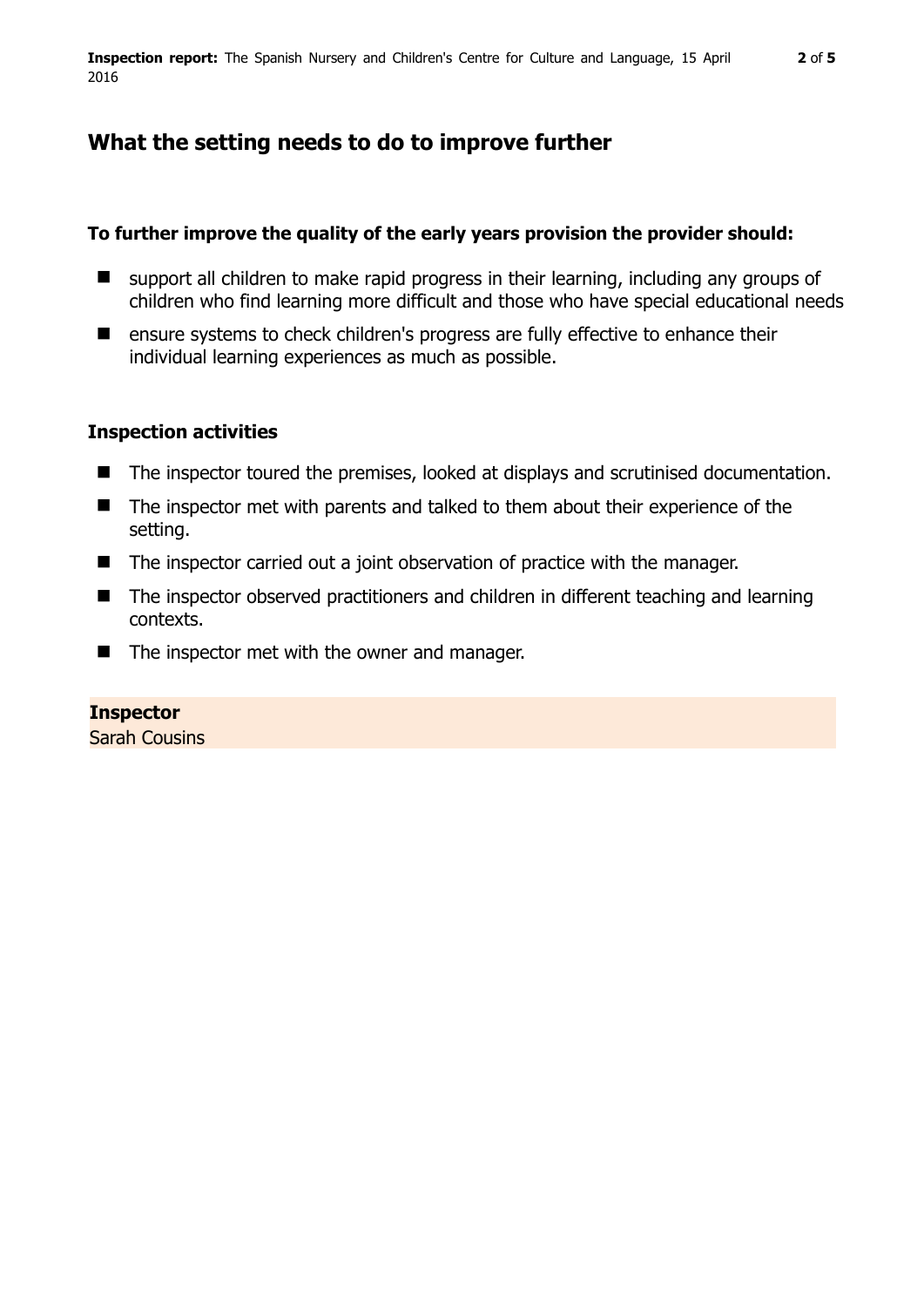## **Inspection findings**

#### **Effectiveness of the leadership and management is good**

Safeguarding is effective. Leaders make sure that staff know what to do to keep children safe from danger or harm, and provide training for them when necessary. Leaders provide good support for new staff. They observe practice and offer useful guidance to help them improve. Leaders work closely with the local authority to identify areas for further improvement. They act swiftly on recommendations. Leaders keep records of children's achievements to share with parents. They identify the next stages for most children's development, and involve parents in the process of achieving them. Leaders know what to do to improve the setting and involve staff and parents in helping to guide improvement.

#### **Quality of teaching, learning and assessment is good**

Staff know the children very well and children make good progress. Staff guide and extend most children's learning attentively. They plan interesting activities to support individual children to make progress. For example, they have developed 'talking boxes', which contain special objects that interest children. Staff use these to help children develop their communication skills. Staff speak clearly in both English and Spanish to support children's language development. Children take the time to develop their interests in an unhurried atmosphere and are not always required to participate in group activities. Staff plan interesting outings, such as to a local forest, the theatre and other places of interest. Children learn about the world around them and enjoy nature-based activities.

#### **Personal development, behaviour and welfare are good**

Staff care for the children very well, and offer reassurance and comfort. Children separate from their parents happily and enjoy attending the nursery. Staff help children to become independent in readiness for school. For example, children register their own attendance, use cutlery successfully to feed themselves, and take off their shoes before rest time. Staff set good examples in how to treat others, and children learn to treat each other with respect. Children are confident with adults. For example, they talk to visitors about what they are doing. Staff help children to prepare for their move to school. For example, they plan special parent evenings, arrange visits from school staff and take children to visit the local primary school.

#### **Outcomes for children are good**

Children typically make good progress and are well prepared for school. They behave well and communicate their needs clearly in English and Spanish. Children develop a love for books and good early reading habits. For example, they choose books to take home to read. Children recognise some letters, write their names and recite numbers. They express themselves well through drama, music and art.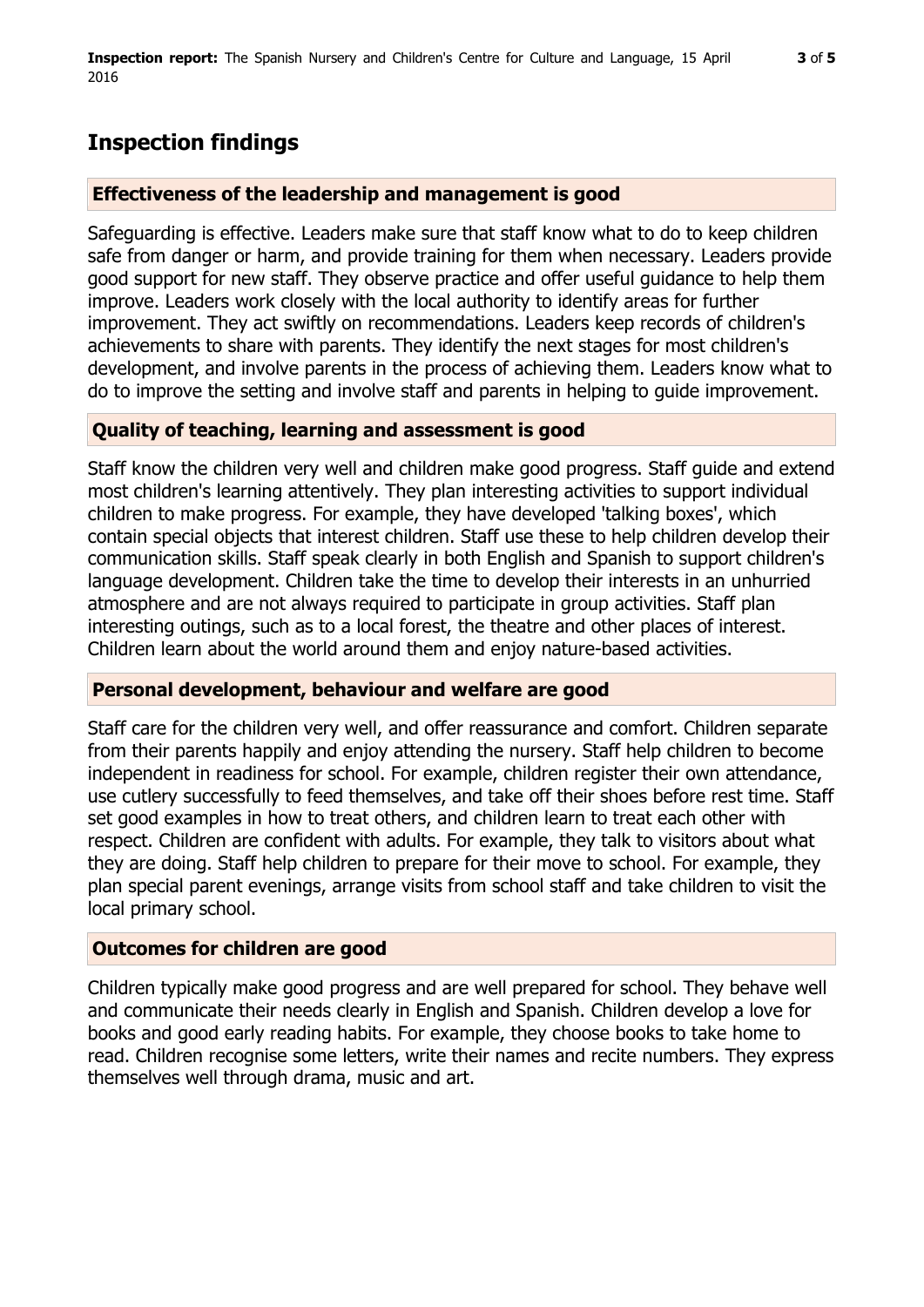## **Setting details**

| Unique reference number           | EY453063                                                                             |  |
|-----------------------------------|--------------------------------------------------------------------------------------|--|
| <b>Local authority</b>            | Camden                                                                               |  |
| <b>Inspection number</b>          | 1028647                                                                              |  |
| <b>Type of provision</b>          | Sessional provision                                                                  |  |
| Day care type                     | Childcare - Non-Domestic                                                             |  |
| <b>Registers</b>                  | Early Years Register, Compulsory Childcare<br>Register, Voluntary Childcare Register |  |
| <b>Age range of children</b>      | $2 - 4$                                                                              |  |
| <b>Total number of places</b>     | 30                                                                                   |  |
| <b>Number of children on roll</b> | 31                                                                                   |  |
| <b>Name of provider</b>           | The Spanish Nursery Ltd.                                                             |  |
| Date of previous inspection       | 15 May 2013                                                                          |  |
| <b>Telephone number</b>           | 02074823622                                                                          |  |

The Spanish Nursery and Children's Centre for Language and Culture registered in 2012. It operates from the hall within a community centre in Kentish Town, in the London Borough of Camden. The nursery is open from 8am to 6pm every weekday for 48 weeks per year. In addition, there are out-of-school activities for older children. The setting is privately owned by The Spanish Nursery Limited. The nursery is in receipt of funding for nursery education. There are four members of staff, including the manager, working with the children. All staff hold qualifications at level 6 and have Qualified Teacher Status. The nursery teaches children in Spanish and English.

This inspection was carried out by Ofsted under sections 49 and 50 of the Childcare Act 2006 on the quality and standards of provision that is registered on the Early Years Register. The registered person must ensure that this provision complies with the statutory framework for children's learning, development and care, known as the Early Years Foundation Stage.

Any complaints about the inspection or the report should be made following the procedures set out in the guidance 'Complaints procedure: raising concerns and making complaints about Ofsted', which is available from Ofsted's website: www.gov.uk/government/organisations/ofsted. If you would like Ofsted to send you a copy of the guidance, please telephone 0300 123 4234, or email enquiries@ofsted.gov.uk.